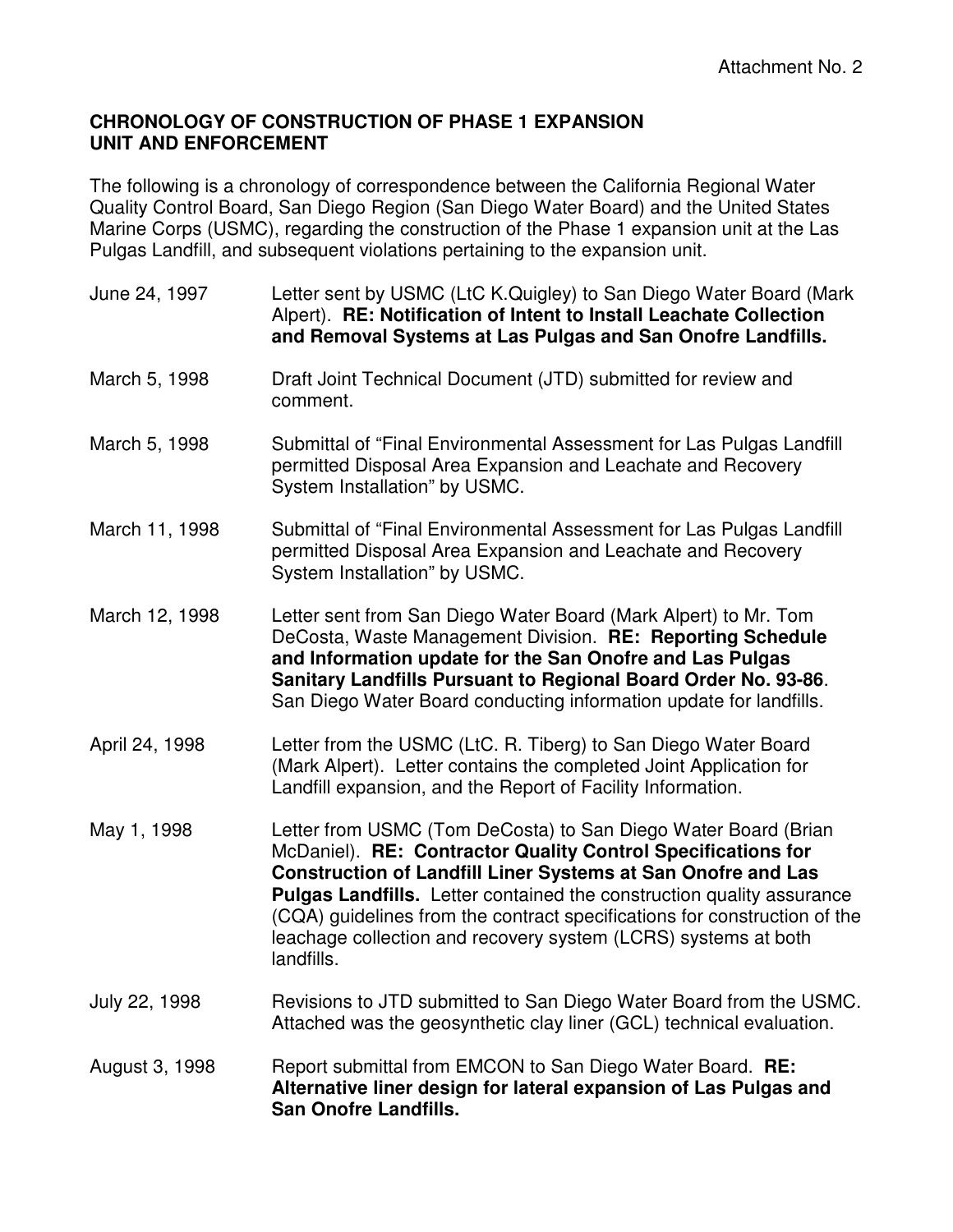- August 24, 1998 Revised Report of Waste Discharge (ROWD) submittal in the form of a Joint Technical Document for lateral expansion of Las Pulgas Landfill.
- September 15, 1998 **Letter** sent from San Diego Water Board (John Robertus) to USMC (Tom DeCosta**). RE: Joint Technical Document / Report of waste Discharge; San Onofre and Las Pulgas Sanitary Landfills.** Letter acknowledges receipt of JTD (March 5, 1998), and subsequent revisions (July 22, August 3, August 24, and September 2, 1998). Letter outlines the conditions under which the USMC may proceed with the construction of the landfills as per the Water Code and Title 23.
- November 20, 1998 Letter from USMC (Tom DeCosta) sent to San Diego Water Board (Mark Alpert). Letter was a summary of submittal dates for the ROWD for the expansion of the Las Pulgas and San Onofre Landfills.
- December 1, 1998 Letter from San Diego Water Board (John Robertus) to USMC (Commanding General). RE: Letter explains that the 150-day waiting period to begin construction on the project expired on September 5, 1998 and therefore the USMC can commence with the construction of the lateral expansions of the landfills.
- May 24, 1999 Construction of the liner and LCRS at Las Pulgas Landfill completed.
- August 12, 1999 Letter from San Diego Water Board (Mark Alpert) sent to Commanding General. **RE: Compliance Inspection – Las Pulgas and San Onofre Landfills.** A portion of the letter outlines what is required in the CQA Liner Certification Report, as requested by USMC Environmental Security during a post-inspection briefing.
- December 3, 1999 Letter from San Diego Water Board (John Robertus) to Commanding General. **RE: Notice of Violation No. 99-193: Las Pulgas Landfill, U.S. Marine Corps Base Camp Pendleton**. Failure to submit a final CQA Documentation Report.
- December 17,1999 Submittal of CQA Final Documentation Report for the Las Pulgas liner expansion project.
- March 8, 2000 Letter sent by San Diego Water Board (John Robertus) to the USMC (Theresa Trost)**. RE: Construction Quality Assurance (CQA) Plan and Final Documentation Report, San Onofre and Las Pulgas Landfills, U.S. Marine Corps Base, Camp Pendleton, CA.** San Diego Water Board informs USMC that the submittal of 12/17/99 fails to meet the requirements for a final CQA report.
- March 24, 2000 Letter sent from San Diego Water Board (John Robertus) to the Commanding General. **RE: Waste Discharge Requirement Update – Request for Information.** Letter requests the submittal of any additional information reflecting changes that have occurred since the submittal of the 1998 Joint Technical Document.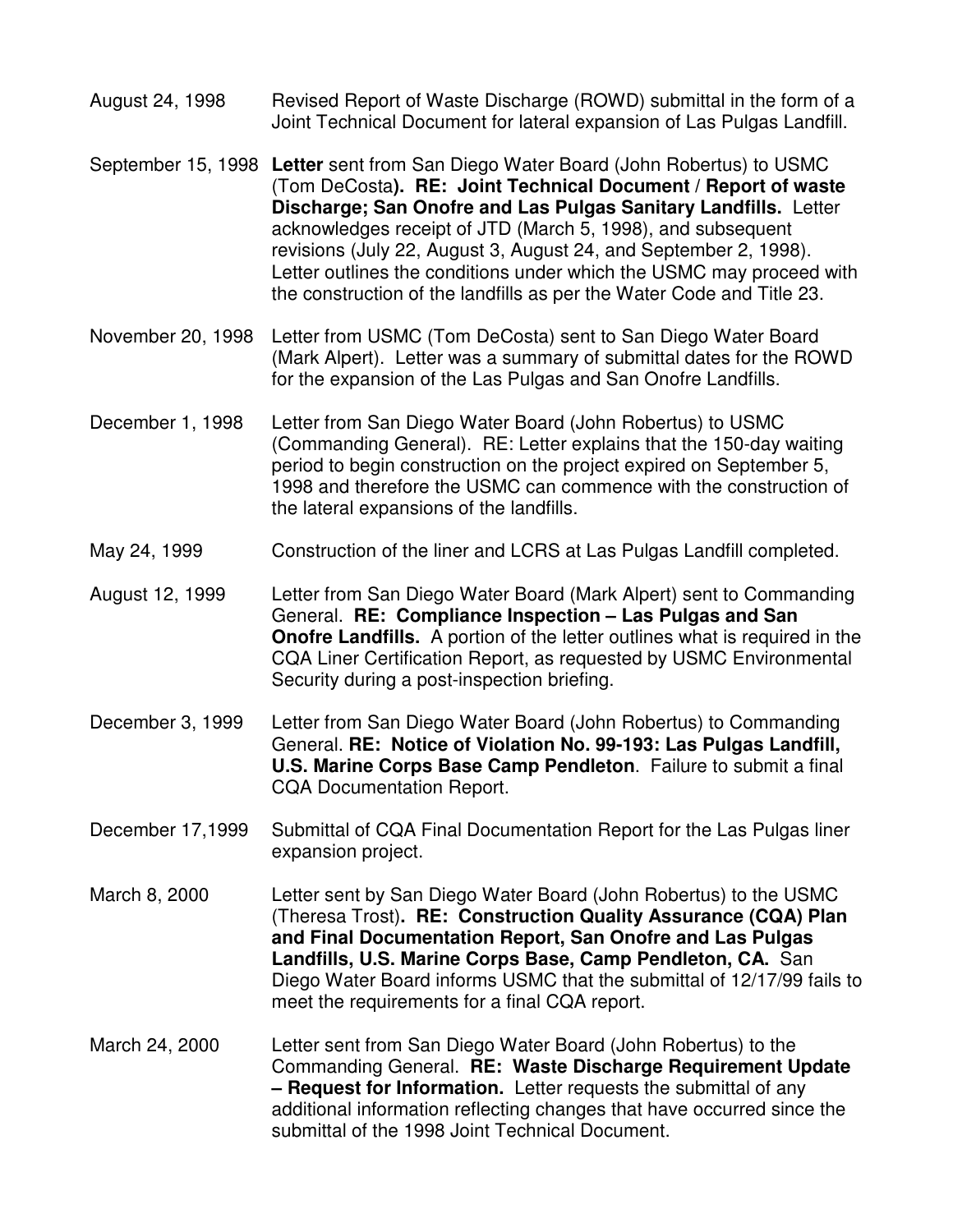## May 10, 2000 **Adoption of WDR Order No. 2000-54 by San Diego Regional Board.**

- June 6, 2000 Submittal of Testing Summary for Camp Pendleton Landfills from Ninyo and Moore. This submittal was submitted as the final CQA Report for the Phase 1 expansion unit.
- April 21, 2003 **NOTICE OF VIOLATION NO. R9-2003-0154.** On April 8, 2003, the San Diego Water Board conducted a routine compliance inspection at the Las Pulgas Landfill after receiving an inspection report from the San Diego County LEA, informing the San Diego Water Board of a series of violations at the site. The San Diego Water Board staff observed that temporary measures had been installed on the affected slopes in an attempt to control erosion and runoff. On April 16, 2003, the San Diego Water Board conducted a follow-up inspection after another storm event. The USMC had failed to implement effective erosion and drainage control measures in the Phase 1 Expansion cell at the facility. Additional measures are required to effectively prevent further erosion and damage to drainage conveyance system parameters due to high volumes of runoff from the upper and lower decks of the Phase 1 expansion unit.
- May 13, 2003 **INVESTIGATIVE ORDER NO. R9-2003-0206:** Technical Report of Damage to Waste Management Unit and Stormwater Conveyance System at the Las Pulgas Landfill. The Order set a due date of September 27, 2003 for the USMC to provide the San Diego Water Board with a technical report containing the results of their evaluation.
- July 2003 USMC voluntarily halts discharges of solid waste into Phase 1 expansion cell at Las Pulgas Landfill.
- December 16, 2003 San Diego Water Board receives technical report: "Technical Evaluation of Soil Slumping and Geosynthetic Liner Damage and Construction Quality Assurance Report for Liner Repairs, Las Pulgas Landfill", prepared by Brown and Caldwell (dated November 2003).
- January 30, 2004 **NOTICE OF VIOLATION NO. R9-2004-0044**: Upon review of a technical report (Brown and Caldwell, 2003), the San Diego Water Board staff identified a number of technical discrepancies between the as-built construction and the design specifications for the expansion of the Phase 1 waste cell. Some of those conditions are also associated with violations of WDR Order No. 2000-54.

In addition, reporting deficiencies were also identified in technical reports submitted to the San Diego Water Board by the USMC pursuant to WDR Order No. 2000-54: "Waste Discharge Requirements for the U.S. Marine Corps, Marine Corps Base Camp Pendleton, Las Pulgas Landfill, San Diego County." These deficiencies were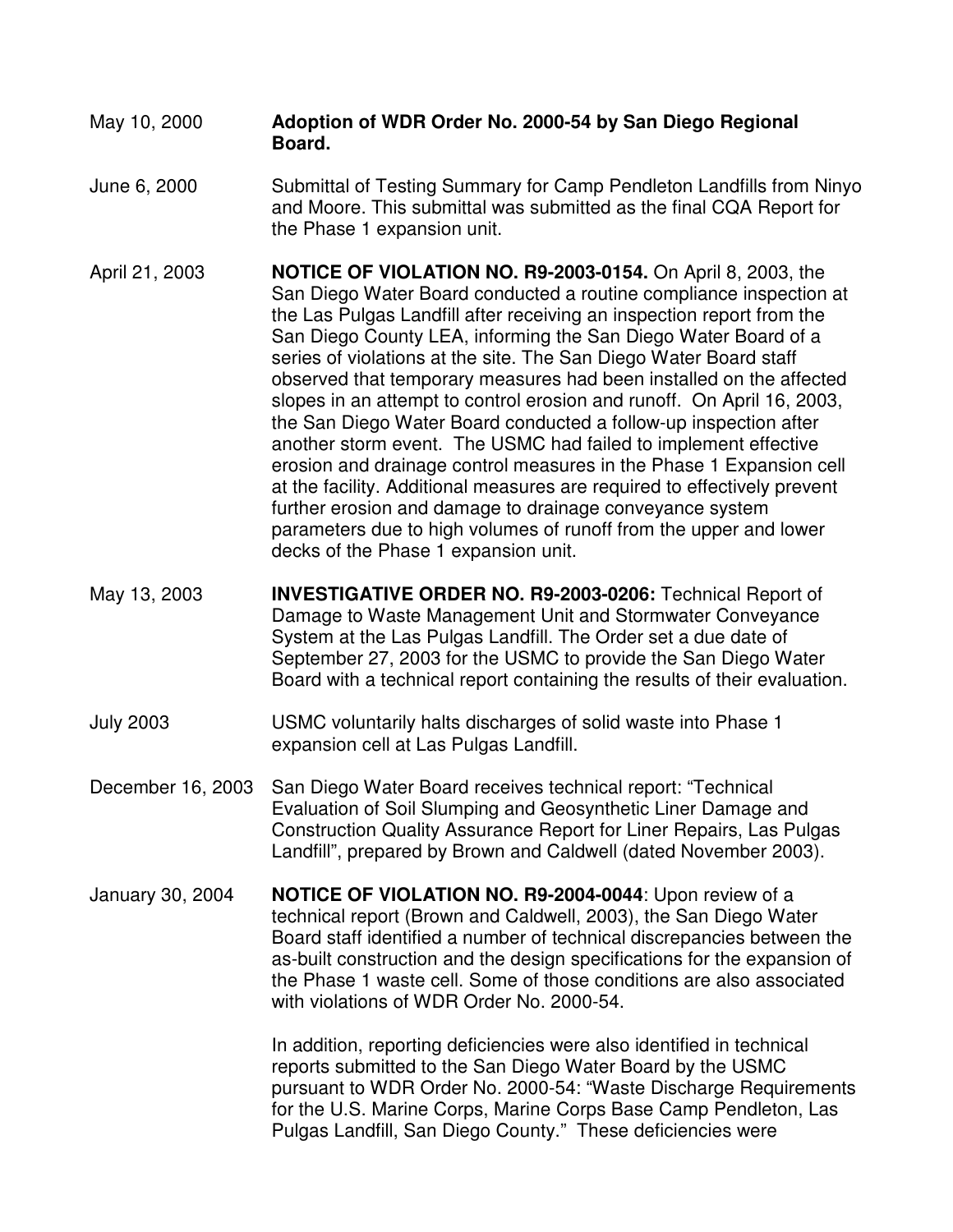associated with the WDR Discharge Specification No. B.34 requiring the U.S. Marine Corps to submit an acceptable final Construction Quality and Assurance (CQA) Report for the Phase 1 expansion unit at the Las Pulgas Landfill. Additionally, the cover letter failed to contain certification statement required by Order R9-2004-0044.

August 16, 2004 San Diego Water Board receives a technical report from the USMC: "Work Plan Evaluation of Liner and Leachate Collection and Removal System and Preparation of a Construction Quality and Assurance Report, Las Pulgas Landfill", prepared by Environmental Remediation Resources (ERRG) and dated August 2004.

December 1, 2004 San Diego Water Board receives technical reports from the USMC: Liner and Leachate Collection and Removal System Evaluation, Las Pulgas Landfill, Marine Corps Base Camp Pendleton, prepared by ERRG and dated November 2004.

> Construction Quality Assurance Report Liner, Leachate Collection and Removal System Phase 1 Construction, Las Pulgas Landfill, prepared by ERRG and dated November 2004.

December 6, 2004 San Diego Water Board staff requested (via email) the USMC to provide complete copies of the following technical reports:

> Liner, Leachate Collection and Removal System (LCRS) at the Marine Corps Base Camp Pendleton, prepared by EMCON, May 1997 (Contract Document).

Geotechnical Report for Las Pulgas and San Onofre Landfills, Camp Pendleton, prepared by EMCOM, dated August 1996 (Geotechnical Report).

- December 9, 2004 San Diego Water Board staff received the technical reports from the USMC, as requested in the December 6, 2004 e-mail.
- December 13, 2004 San Diego Water Board staff met with USMC staff/management from Environmental Security, Facilities Maintenance and ROICC staff to discuss EO/staff concerns and pending enforcement actions for Las Pulgas Landfill.
- December 21, 2004 San Diego Water Board staff sent comment letter to USMC on technical reports prepared by Brown and Caldwell (2003) and EERG (2004).
- February 1, 2005 **NOTICE OF VIOLATION NO. R9-2005-0040.** San Diego Water Board issued Notice of Violation No. R9-2005-0040 for violations of WDR Order No. 2000-54, caused by approximately 1,000 gallons of leachate overflowing the LCRS above ground tank, and discharging to unlined areas.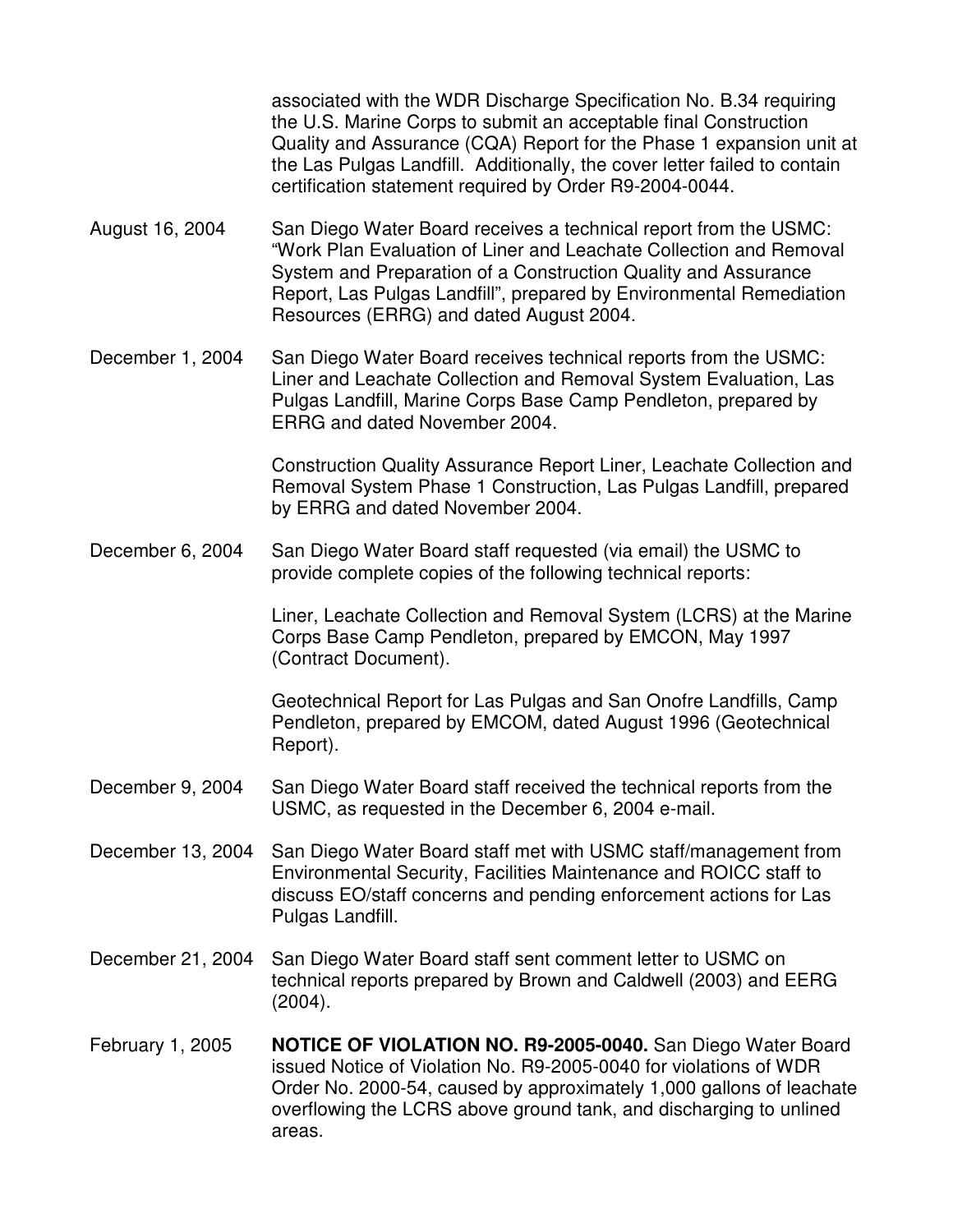- February 9, 2005 **NOTICE OF VIOLATION NO. R9-2005-0071.** San Diego Water Board issued Notice of Violation No. R9-2005-0071 for a leachate seep discovered by the USMC, on the side slope of the Phase 1 expansion unit.
- February 11, 2005 **INVESTIGATIVE ORDER NO. R9-2005-0075.** San Diego Water Board issued investigative Order No. R9-2005-0075 for sampling of the leachate seep at the Las Pulgas Landfill. The analytical summary report was due by April 11, 2005.
- February 28, 2005 San Diego Water Board developed Cleanup and Abatement Order No. R9-2005-0029 for violations of waste discharge requirements (Order No. 2000-54) for solid waste disposal operations at Las Pulgas Landfill.
- April 22, 2005 **NOTICE OF VIOLATION NO. R9-2005-0119.** San Diego Water Board issued Notice of Violation No. R9-2005-0119 for failure to submit the technical report regarding the leachate seep, as required under Investigative Order No. R9-2005-0075.
- July 21, 2005 **NOTICE OF VIOLATION NO. R9-2005-0217.** San Diego Water Board issued Notice of Violation No. R9-2005-0217 for failure to submit complete information in the technical report required under Investigative Order No. R9-2005-0075.
- January 27, 2006 **CLEANUP AND ABATEMENT ORDER NO. R9-2006-0016.** San Diego Water Board issued Cleanup and Abatement Order (CAO) No. R9-2006-0016 to the USMC requiring the USMC to develop and implement a Corrective Action Plan for the Phase I expansion area of the Las Pulgas Landfill.
- February 24, 2006 **CLEANUP AND ABATEMENT ORDER NO. R9-2006-0016.** San Diego Water Board reissued CAO No. R9-2006-0016, revising the compliance date to December 31, 2006 for the USMC to submit the Corrective Action Plan.
- December 26, 2006 USMC submitted a Corrective Action Plan for the Phase I expansion area in accordance with CAO No. R9-2006-0016.
- February 23, 2007 San Diego Water Board issues a comment letter to the USMC informing the USMC that the submitted Corrective Action Plan fails to comply with the minimum requirements of the CAO (Directive B.1.c) for implementation of an alternative remedial action.
- April 13, 2007 **ADDENDUM NO. 1 TO CAO NO. R9-2006-0016.** San Diego Water Board issued Addendum No. 1 to CAO No. R9-2006-0016, revising the due date for the Corrective Action Plan to December 14, 2007.